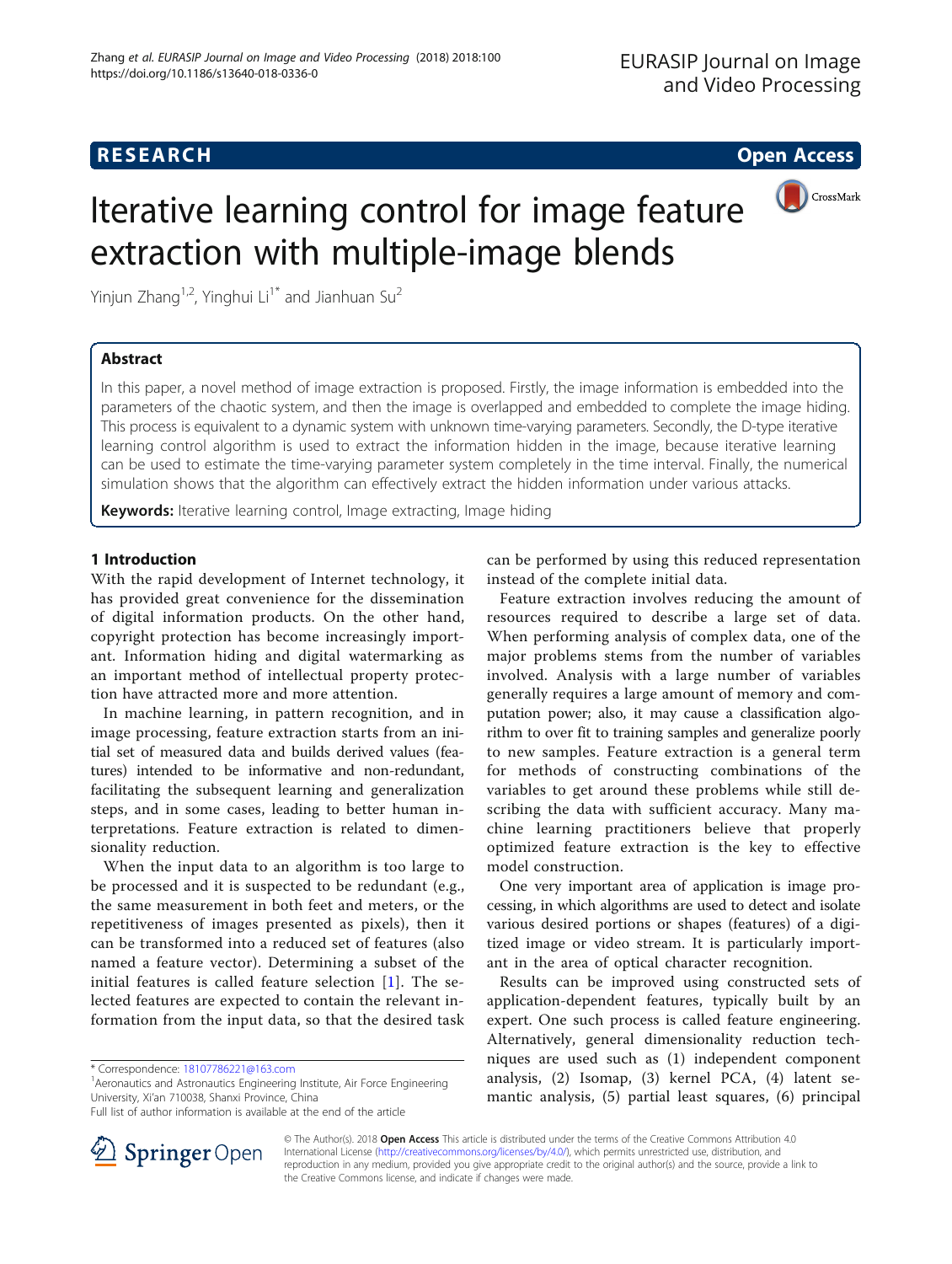<span id="page-1-0"></span>component analysis, (7) multifactor dimensionality reduction, (8) nonlinear dimensionality reduction, (9) multilinear principal component analysis, (10) multilinear subspace learning, (11) semidefinite embedding, and (12) autoencoder.

Space technology  $[2, 3]$  $[2, 3]$  $[2, 3]$  $[2, 3]$  and transform domain technology [[4,](#page-10-0) [5\]](#page-10-0) are the main methods of digital image hiding and embedding. From the airspace algorithm point of view, the LSB (least significant bits) method is a typical algorithm [[6\]](#page-10-0). The method converts the spatial pixel values of the original carrier image from binary to decimalism and replaces each bit of information in the binary with the least significant bit in the corresponding carrier, and finally, the binary data containing secret information is converted to decimal pixel, in order to regain the secret image. Although the method has good concealment, so that the human eye is difficult to detect, it has poor robustness.

The transform domain method is relatively stable, and the image hidden by the transform domain method has a certain resistance to image compression, filtering, rotation, shearing, and noise. Discrete cosine transform (DCT) [[7\]](#page-10-0), discrete Fourier transform (DFT) [[8](#page-10-0)], and discrete wavelet transform (DWT) [\[9](#page-10-0), [10\]](#page-10-0) are

the main transform domain methods in recent years. We construct a unified form of the boundary value solving problem by constructing the matching function, and finally, using the conventional spectral method to solve is an important method in the domain of transform domain [\[10\]](#page-10-0). In the process of exploring image-hiding algorithms, some scholars have proposed an iterative hybrid image-hiding encryption algorithm [[11](#page-10-0)]. The main idea of the algorithm is to embed an image into another image. The image is repeatedly embedded into a set of image, accordingly to adjust the iteration parameters to achieve the invisibility of the image. The algorithm provides a new way for better selection of the mixing parameters, but it shows weak robustness of the system due to the multiple product amplification of the mixed image change value. Due to the weak robustness caused by the error multi-amplification in [\[12](#page-10-0)], Urvoy [[13](#page-10-0)] proposed an iterative hybrid algorithm for image modification that uses a partial image that does not contain a watermark to modify the image containing the watermark. Thus, we can eliminate the error from the image. However, in the face of random attacks such as Gaussian noise, the quality of the watermark we extract is poor. In order to improve

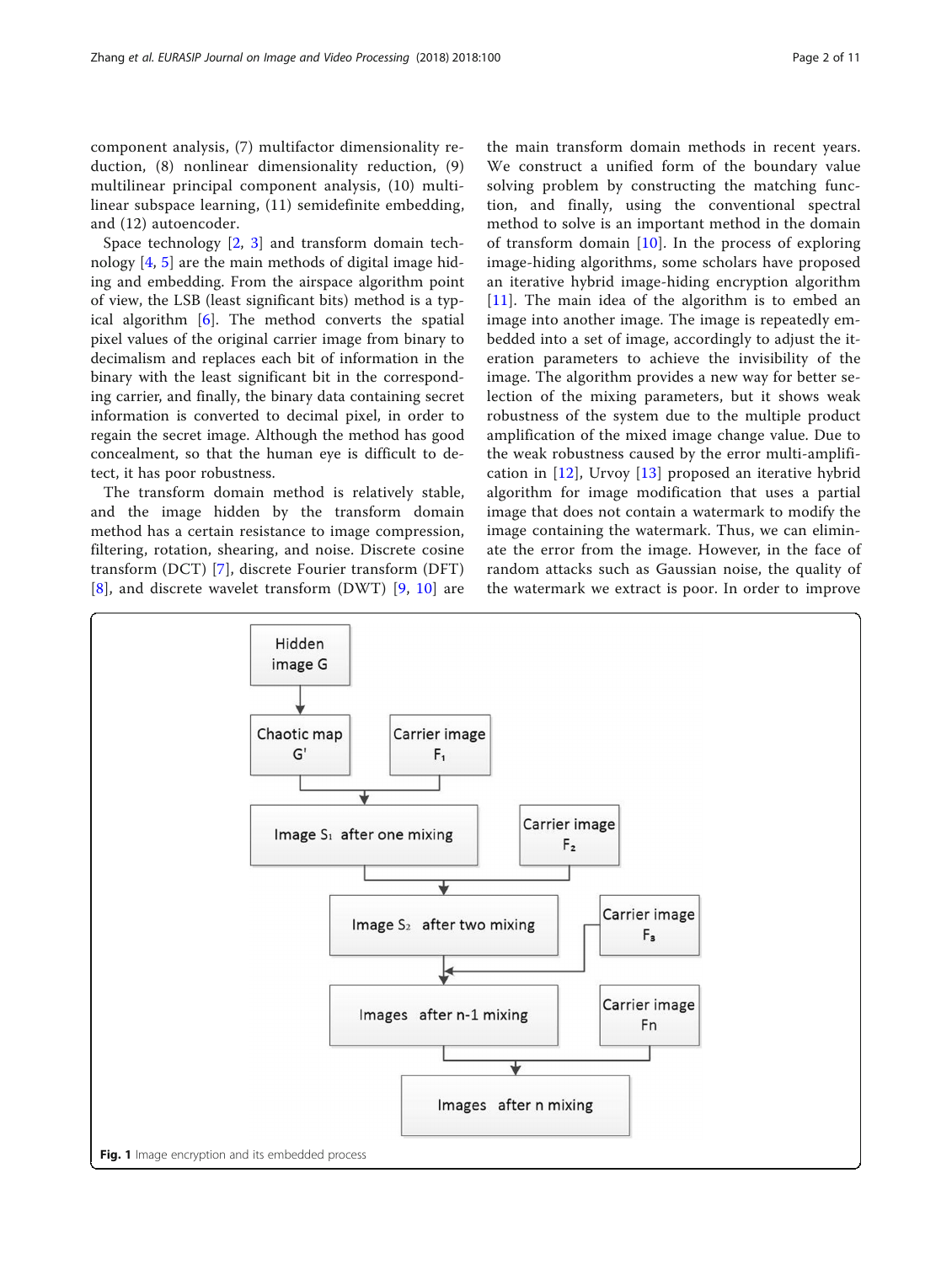<span id="page-2-0"></span>Zhang et al. EURASIP Journal on Image and Video Processing (2018) 2018:100 Page 3 of 11



the stability of the watermarking system, the literature [[14,](#page-10-0) [15](#page-10-0)] proposed JADE blind separation watermarking algorithm. This method used an iterative hybrid method to embed the image and used the hidden image and the carrier image as different signals. By separating the matrix to determine whether there is hidden information, there is no need to know the exact location of the embedded image. When the two signals that need to be separated have a strong correlation, the method cannot separate the related signals well.

In this paper, we proposed the image extraction method based on iterative learning algorithm, which is applied to the full estimation of time-varying parameters in finite time intervals under certain convergence conditions. For the repeated mixed images, a new image extraction method is proposed in this paper. Iterative learning identification technology is used to reconstruct the image information signals. For the class of chaotic map and iterative hybrid encryption image system, an iterative learning identification law is constructed. Under the conditions of given learning law and initial state of the system, the sufficient conditions for learning gain convergence are deduced, and the convergence of the system is proved. Using iterative learning identification method to estimate the timevarying parameters completely in finite time interval, we can achieve completely reconstruction of image information in digital image watermarking system.

Remarks: Here are some general mathematical symbols used in this paper.  $L^2(\Omega)$  (or short in  $L^2$ ) represents a kind of  $\Omega$  function space consisted by all measureable functions and it is bounded, satisfying  $u_n$ 

$$
= \left\{ \int_{\Omega} |u(x)|^p dx \right\}^{1/p} < \infty \ (1 \le p \le \infty) \ . \ L^p(\Omega) \text{ is Banach}
$$

space,  $L^2(\Omega)$  is Hilbert space.

For the *n* dimensional vector  $u = (u_1^T, u_2^T, \dots, u_i^T)$ , where the norm of definition is  $||u|| = \left(\sum_{i=1}^n u_i\right)$  $i=1$  $\sum_{i=1}^{n} u_i^2$  $\int_{1/2}^{1/2}$ . If  $u_i(x) \in L^2$ ,  $i = 1, 2, \dots, n$  then  $Q(x) = (Q_1(x), Q_2(x), L,$  $Q_n(x) \in R^n \cap L^2$  and  $||Q||_{L^2} = \left\{ \int (Q^T(x)Q(x))^2 dx \right\}^{1/2}.$ Ω For the function  $f(x, t)$ :  $\Omega \times [0, T] \rightarrow R^n$ ,  $f(gt) \in R^n \cap L^2$ ,

 $t \in [0, T]$ , define its  $(L^2, \lambda)$  norm as follows  $||f||_{(L^2, \lambda)}$  $=\sup_{0\leq t\leq T}$  $\left\{ \left( \left\Vert f\right\Vert_{L^{2}}^{2}\right) e^{-\lambda t}\right\}$ .

# 2 Digital image encryption

Chaotic cryptology includes two integral opposite parts: chaotic cryptography and chaotic cryptanalysis. Chaotic cryptography is the application of the mathematical chaos theory to the practice of the cryptography, the study or techniques used to privately and securely transmit information with the presence of a third party or adversary. The use of chaos or randomness in cryptography has long been sought after by entities wanting a new way to encrypt messages. However, because of the lack of thorough, provable security properties and low acceptable performance, chaotic cryptography has encountered setbacks [[1,](#page-10-0) [16](#page-10-0)–[18\]](#page-10-0).

In order to use chaos theory efficiently in cryptography, the chaotic maps should be implemented such that the entropy generated by the map can produce required confusion and diffusion. Properties in chaotic systems and cryptographic primitives share unique characteristics that allow for the chaotic systems to be applied to cryptography  $[19]$  $[19]$ . If chaotic parameters, as

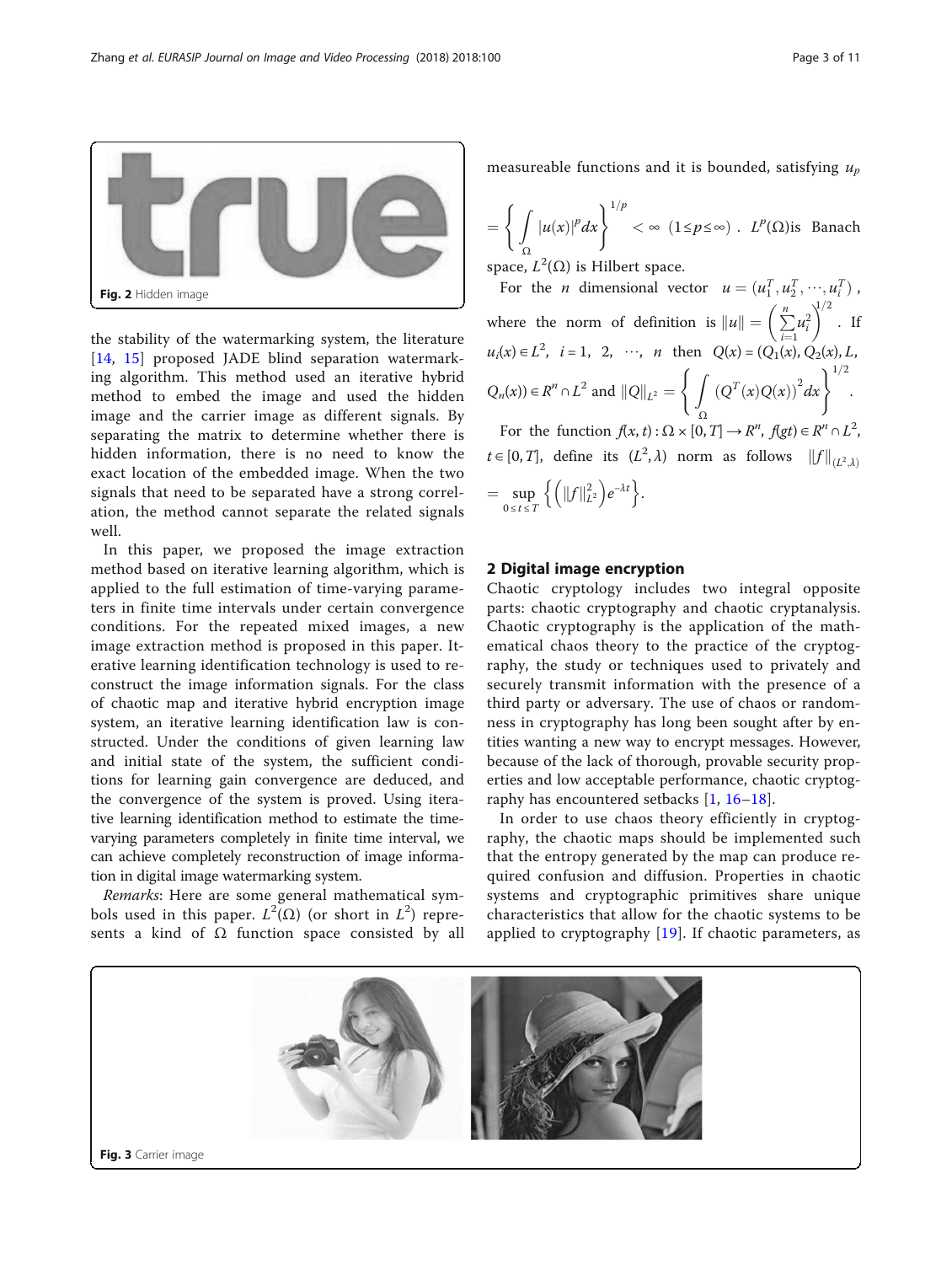<span id="page-3-0"></span>

well as cryptographic keys, can be mapped symmetrically or mapped to produce acceptable and functional outputs, it will make it next to impossible for an adversary to find the outputs without any knowledge of the initial values. Since chaotic maps in a real life scenario require a set of numbers that are limited, they may, in fact, have no real purpose in a cryptosystem if the chaotic behavior can be predicted. One of the most important issues for any cryptographic primitive is the security of the system. However, in numerous cases, chaotic-based cryptography algorithms are proved unsecure [[17,](#page-10-0) [20](#page-10-0)–[22](#page-10-0)]. The main issue in many of the cryptanalyzed algorithms is the inadequacy of the chaotic maps implemented in the system [[23,](#page-10-0) [24](#page-10-0)].

The concept of chaos cryptography or in the other words chaos-based cryptography can be divided into two major groups: the asymmetric [[25,](#page-10-0) [26\]](#page-10-0) and symmetric [[27](#page-10-0)–[29\]](#page-10-0) chaos-based cryptography. The majority of the symmetric chaos-based algorithms are based on the application of discrete chaotic maps in their process [[27,](#page-10-0) [30](#page-10-0)].

Bourbakis and Alexopoulos [[31](#page-10-0)] in 1991 proposed supposedly the earliest fully intended digital image encryption scheme which was based on SCAN language. Later on, with the emergence of chaos-based cryptography, hundreds of new image encryption algorithms, all with the aim of improving the security of digital images, were proposed [[21\]](#page-10-0). However, there were three main aspects of the design of an image encryption that was usually modified in different algorithms (chaotic map, application of the map, and structure of algorithm). The initial and perhaps the most crucial point was the chaotic map applied in the design of the algorithms [\[32](#page-10-0)–[36\]](#page-10-0). The speed of the cryptosystem is always an important parameter in the evaluation of the efficiency of a cryptography algorithm; therefore, the designers were initially interested in using simple chaotic maps such as tent map, and the logistic map [[19](#page-10-0), [37](#page-10-0)]. However, in 2006 and 2007, the new image encryption algorithms based on more sophisticated chaotic maps proved that application of chaotic map with higher dimension could improve the quality and security of the cryptosystems [[2](#page-10-0), [3](#page-10-0), [35,](#page-10-0) [38](#page-10-0), [39\]](#page-10-0).

In this paper, we use logistic encryption method to encrypt the digital image. The logistic chaotic map is described as follows:

$$
x(t+1) = \mu x(t)(1-x(t)), x(t) \in (0,1)
$$
 (1)

when  $3.5699456\dots \leq \mu \leq 4$ , the unpredictability of the sequence  $x(t)$  generated by logistic chaotic maps. If the same initial value is given, a random sequence will be generated, under the mapping of the parameter A. If a different initial value is given, different data sequences will be generated, but the correlation between the data sequences is almost zero. The original image G is marked as  $\theta(t)$ . In order to achieve the invisibility of the image, we superpose and mix the known image sequence

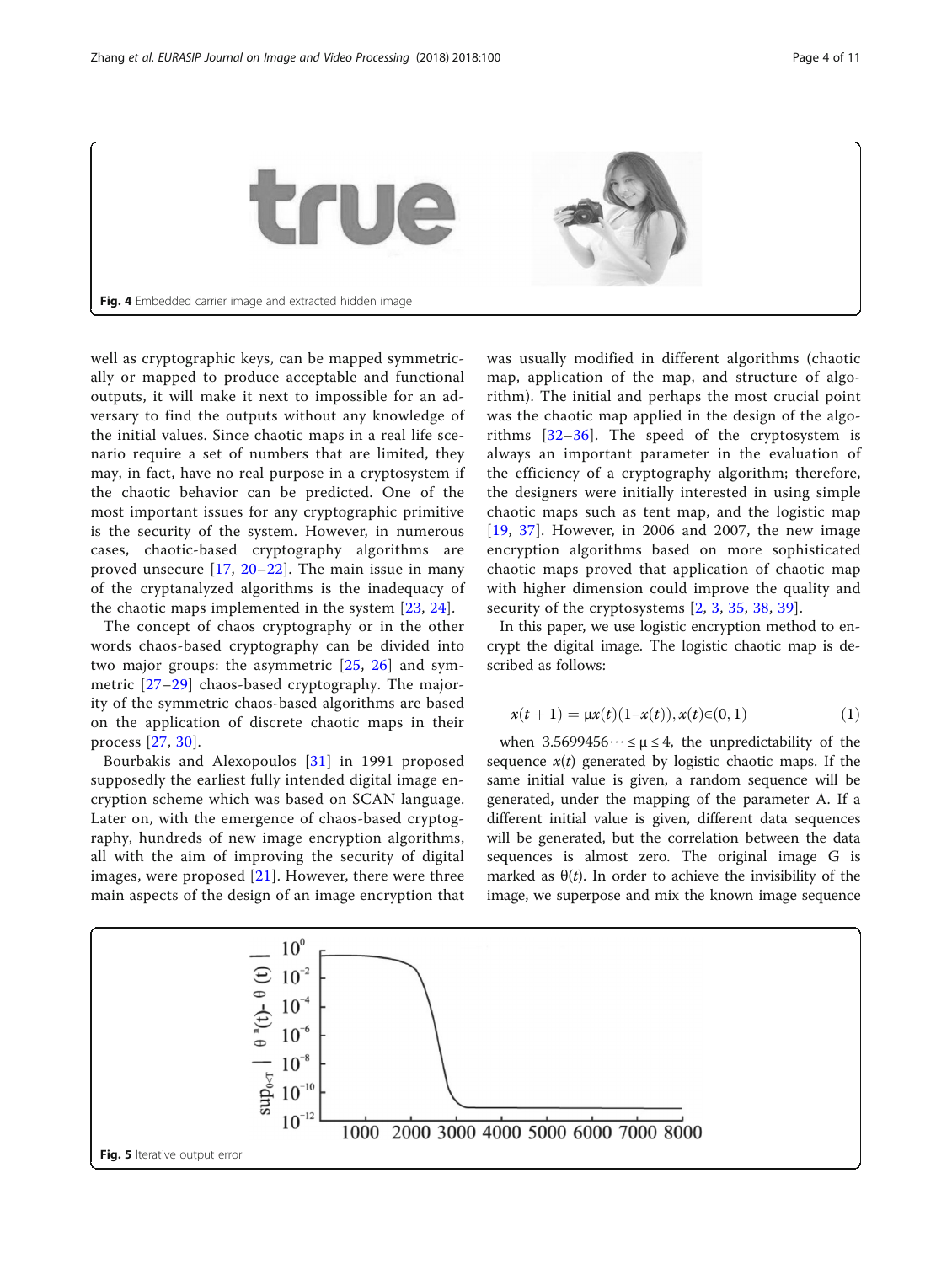<span id="page-4-0"></span>

with the parameter  $\mu$ , namely  $\mu(t) = \lambda + \theta(t)$ ; at the same time, the Eq.  $(1)$  can be written as

$$
x(t+1) = (\lambda + \theta(t))x(t)(1-x(t)), x(t) \in (0,1)
$$
 (2)

Thus, the chaotic sequence  $\{x(t), t = 1,2,3,...\}$  is the desired encrypted image G', denoted here as  $x(t)$ .

#### 3 Method—multiple image blends

Assume that the image F is a pair of  $M \times N$  digital images, G′ needs to be hidden images, then a superimposed mixed image S can be described as

$$
S = \alpha F + (1 - \alpha)G'
$$
 (3)

 $\alpha$  is adjustable mixing parameter, and F is carrier image. S is an image sequence produced after a superposition. According to Eq. (3), we know the  $1 - \alpha$ tends to 0, when mixing parameter  $\alpha$  tends to 1, then the produced image sequence S=F. However, when the adjustable parameter  $\alpha$  tends 0, the image sequence of superposition S will tend the hidden image G′. From the Eq. (3), we also know that when the value of the parameter  $\alpha$  is closer to 1, the image G' is hidden as much as possible. It is not easy to be detected, but it also increases the difficulty of the extraction.

Assume that the carrier images  $F_i(i = 1, 2, \dots, n)$  are different  $M \times N$  digital images and the mixing parameters are  $\alpha_i | \alpha_i \in [0, 1]$ ,  $i = 1, 2, \dots, n$ . According to the hybrid algorithm of image, firstly, we mix the image F1, G', and  $\alpha_1$  to get  $S1 = \alpha_1 F1 + (1 - \alpha_1) S1$ ; secondly, we mix the image F2, G', and  $\alpha_2$  to get  $S2 = \alpha_2F2 + (1$  $-\alpha_2$ ) G<sup>'</sup>, and so on. Finally, mix the images to get Sn  $= \alpha_n Fn + (1 - \alpha_n)Sn - 1$ ; Sn is called the digital image group which is a mixture of N images.

The mixed image satisfies the following relation:

$$
\begin{cases}\nS_1(t) = a_1 F_1(t) + (1 - a_1)x(t) \\
S_2(t) = a_2 F_2(t) + (1 - a_2)S_1(t) \\
\vdots \\
S_n(t) = a_n F_n(t) + (1 - a_n)S_{n-1}(t)\n\end{cases} (4)
$$

so:

$$
S_n = \alpha_n F_n + \beta_n \alpha_{n-1} F_{n-1} + \cdots + \beta_n \beta_{n-1} \cdots \beta_{n-i} \alpha_{n-i} F_{n-i} + \cdots + \beta_n \beta_{n-1} \cdots \beta_2 \beta_1 G'
$$

where  $\beta_i = 1 - \alpha_i$ ,  $i = 1, 2, \dots, n$ . When  $\alpha_i$  tends to 1, the better the effect of watermark embedding, the worse the effect of watermark extraction. We use the logistic map to produce these iterative parameters. Selected parameter  $\mu'$  and initial value  $\alpha$ 1.

$$
\alpha_{i+1} = \mu' \alpha_i (1 - \alpha_i) \tag{5}
$$

According to Eq.  $(5)$ , we can get a chaotic sequence  $\alpha_i$  and use  $\alpha_i$  as the parameter sequence for each image superposition and mixing. In order to avoid the correlation between the mixed images, the initial value  $\alpha_1$  of the parameter  $\mu$  in Eq. (5) cannot be the same as the parameter  $\mu(t)$  and the initial value  $x(0)$ in Eq. [\(1](#page-3-0)).

Image encryption and its embedded process are shown in Fig. [1](#page-1-0).

# 4 The iterative learning control for image hidden with multi-blending

We use the image's multiple hybrids embedding technology to embed image information into the time-varying parameters of the digital image system and establish a mathematical model for the digital image system. The

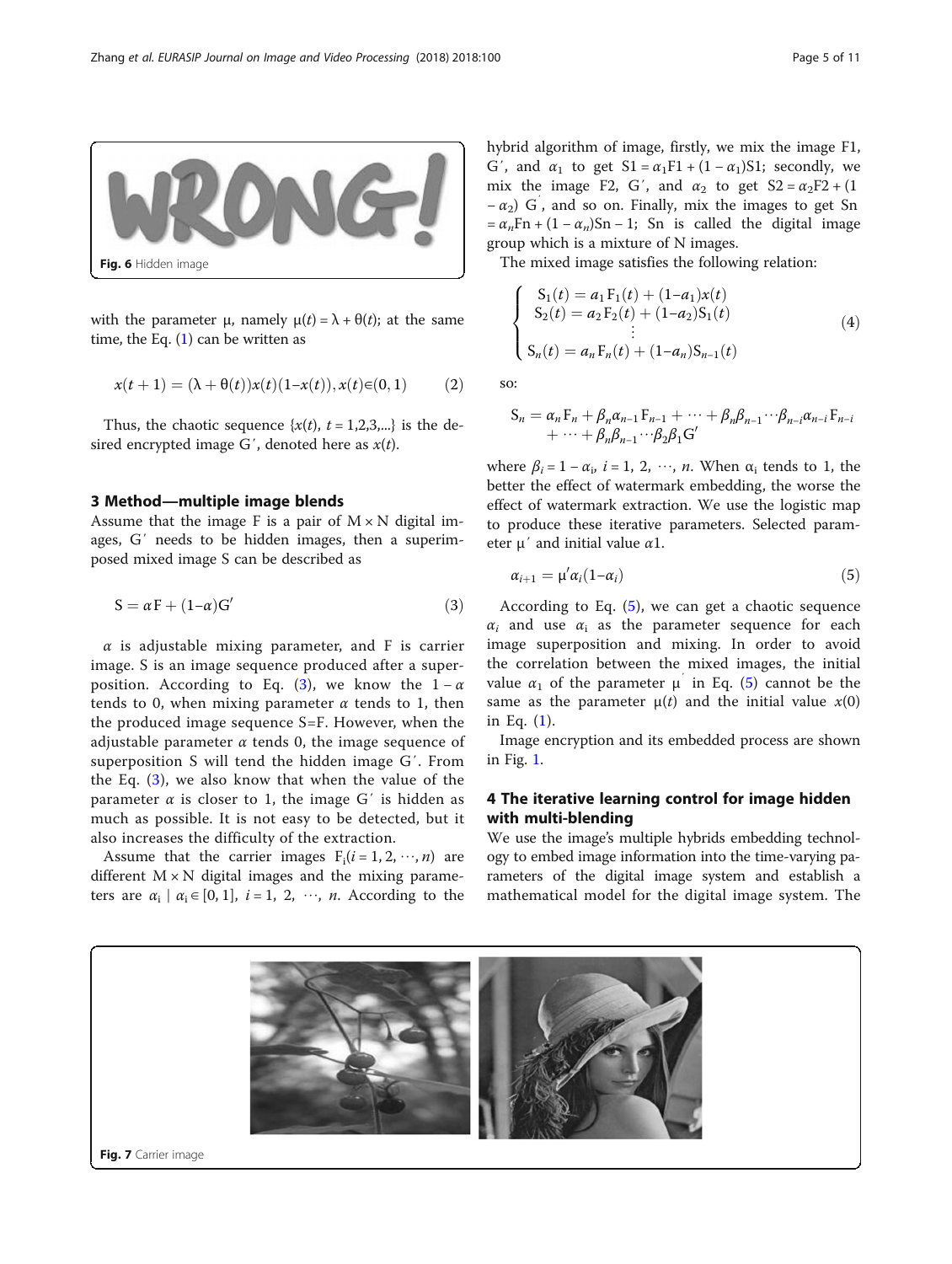<span id="page-5-0"></span>

image information is regarded as a finite time, and the iterative learning identification method is applied to the image system. Variable parameters are estimated to achieve complete reproduction of image information.

We mark the initial image G as  $\theta(t)$ , then the encryption image G' as  $x(t)$  sequence. Carrier image group  $F_i(i = 1, 2, \dots, n)$  is  $\omega_i$  and the hybrid image  $S_i$  is  $y(t)$ ; the system is described as

$$
\begin{cases}\n x(t+1) = f(x(t), \theta(t), t) \\
 y^{1}(t) = h_{1}(x(t), t) \\
 y^{2}(t) = h_{2}(y^{1}(t), t) \\
 \dots \\
 y^{n}(t) = h_{n}(y^{n-1}(t), t)\n\end{cases}
$$
\n(6)

where  $t \in \{0, 1, 2, \dots, N\}$ ,  $x(t) \in R^n$ ,  $\theta(t) \in R^1$ ,  $y^1(t) \in R^1$ ,  $y(t) \in R<sup>1</sup>$  are nonlinear function.  $f(x(t), \theta(t), t)$  is the function of initial encryption image. The nonlinear function  $h_1(x(t), t)$  represents an iterative mixed function of the encrypted image and carrier image, and  $h_n(y^{n-1}(t), t)$  represents the mixed function of *n* iterations.

The iterative learning control system for estimating  $\theta(t)$  is:

$$
\begin{cases}\n x_k(t+1) = f(x_k(t), \theta_k(t), t) \\
 y_k^1(t) = h_1(x_k(t), t) \\
 y_k^2(t) = h_2(y_k^1(t), t) \\
 \dots \\
 y_k^n(t) = h_n(y_k^{n-1}(t), t)\n\end{cases} (7)
$$

where  $k$  is iterative times and we use the same initial value. We suppose there exist f partial derivative  $A_k(t)$ ,  $B_k(t)$  about x,  $\theta$ ,  $h_1$  partial derivative  $C_k(t)$  about x and  $h_i$ partial derivative  $D_{ki}(t)$  about y.

We use the D-type learning law:

$$
\begin{cases}\n\theta_k(t) = \operatorname{sat}(\theta_k(t)) \\
\theta_{k+1}(t) = \operatorname{sat}(\theta_k(t)) + L(t) \Big[ e_k(t+1) - e_k(t) \Big]\n\end{cases}
$$
\n(8)

where sat(⋅) is the saturation function,  $L(t)$  is the learning gain, and  $e_k(t) = y^n - y_k^n$ .<br>Theorem 1 For the

**Theorem 1** For the system  $(7)$  and learning law, if there exist

$$
||1 - L(t)\prod_{i=2}^{n}D_{ki}(t+1)C_k(t+1)B_k(t)|| \leq \rho < 1
$$
 (9)

then when  $k \rightarrow \infty$ ,  $\theta(t)$  converges to  $\theta_k(t)$  interval {0,  $1, \dots, N$ .

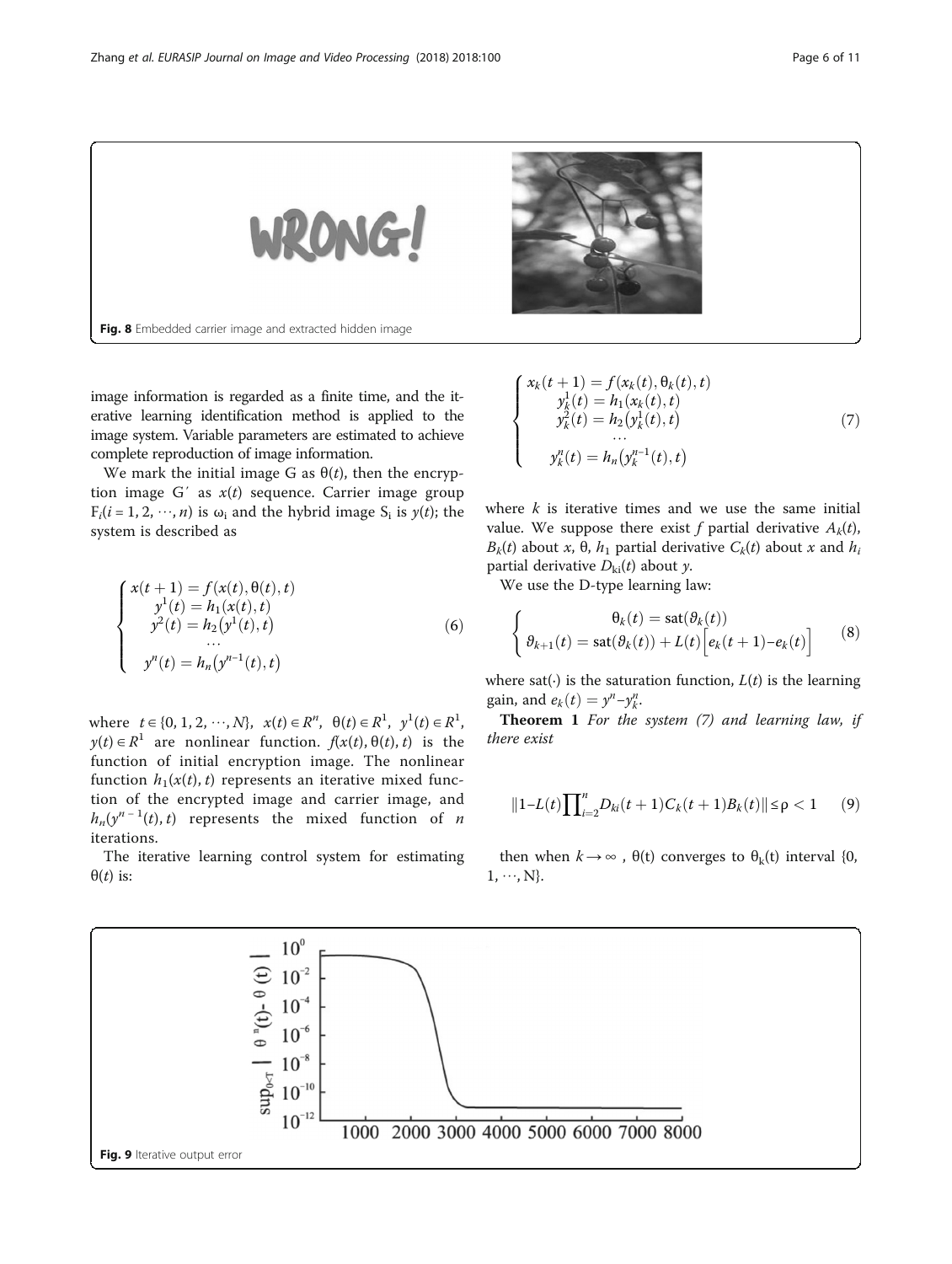<span id="page-6-0"></span>

Proof Remark  $\delta x_k(t) = x_d(t) - x_k(t)$ ,  $\delta \theta_k(t) = \theta_d(t) - \theta_k(t)$ 

$$
\delta x_k(t) = f(x_d(t-1), \theta_d(t-1), t-1) - f(x_k(t-1), \theta_k(t-1), t-1) + f(x_d(t-1), \theta_k(t-1), t-1) - f(x_d(t-1), \theta_k(t-1), t-1)
$$

According to the differential mean value theorem, we have

$$
f(x_d(t-1), \theta_d(t-1), t-1) - f(x_k(t-1), \theta_k(t-1), t-1)
$$
  
=  $A_k(t-1) \delta x_k(t) f(x_d(t-1), \theta_d(t-1), t-1) - f(x_d(t-1), \theta_k(t-1), t-1)$   
=  $B_k(t-1) \delta \theta_k(t) \delta x_k(t) = A_k(t-1) \delta x_k(t-1) + B_k(t-1) \delta \theta_k(t-1)$  (10)

Taking the norm of Eq. [\(9](#page-5-0))

$$
\|\delta x_k(t) \le c_A^t \|\delta x_k(0)\| + c_A^{t-1} c_B \|\delta \theta_k(0)\| + c_A^{t-2} c_B \|\delta \theta_k(1) + \cdots + c_B \|\delta \theta_k(t-1)\| + \cdots
$$
\n(11)

Because the initial state is the same at each iteration,  $\delta x_k(0) = 0$ . The (10) can be written

$$
\|\delta x_k(t)\| \le \sum_{j=0}^{t-1} c_A^{t-j-1} c_B \|\delta \theta_k(j)\| \tag{12}
$$

Multiplied by the two sides  $c_A^{-\lambda t}$ , yields

$$
\|\delta x_k(t)\|_{\lambda} \le \sup \sum_{j=0}^{t-1} \left( c_B c_A^{t-j-1} c_A^{-\lambda t} \|\delta \theta_k(j)\| \right) \le \frac{c_B}{c_A \left( c_A^{\lambda-1} - 1 \right)} \tag{13}
$$

Suppose  $c > \max\{c_A, \overline{1}\}\$ , yields

$$
\|\delta x_k(t)\|_{\lambda} \le \frac{c_B}{c_A(c^{\lambda-1}-1)} \|\delta \theta_k(t)\|_{\lambda}
$$
 (14)

By (8), we have

$$
\delta \theta_{k+1}(t) = \delta \theta_k(t) - L(t)(e_k(t+1) - e_k(t))
$$
  
=  $\delta \theta_k(t) - L(t) \left\{ \left[ h_n \left( y^{n-1}((t+1), t+1) \right) - h_n y_k^{n-1}(t+1), t+1 \right) \right] - \left[ h_n \left( y^{n-1}((t), t) \right) - h_n y_k^{n-1}(t), t \right] \right\}$  (15)

Remark

$$
A_k(t) = \frac{\partial f(x_k(t), \theta_k(t), t)}{\partial x_d(t)} | x_k(t) = \xi_k(t)
$$

where  $\xi_k(t) = (1 - \sigma_3)x(t) + \sigma_3x_k(k)$ ,  $0 < \sigma_3 < 1$ 

$$
B_k(t) = \frac{\partial f(x_k(t), \theta_k(t), t)}{\partial \theta_k(t)} | \theta_k(t) = \eta_k(t)
$$

where 
$$
\eta_k(t) = (1 - \sigma_4)x(t) + \sigma_4 x_k(k)
$$
,  $0 < \sigma_4 < 1$ 

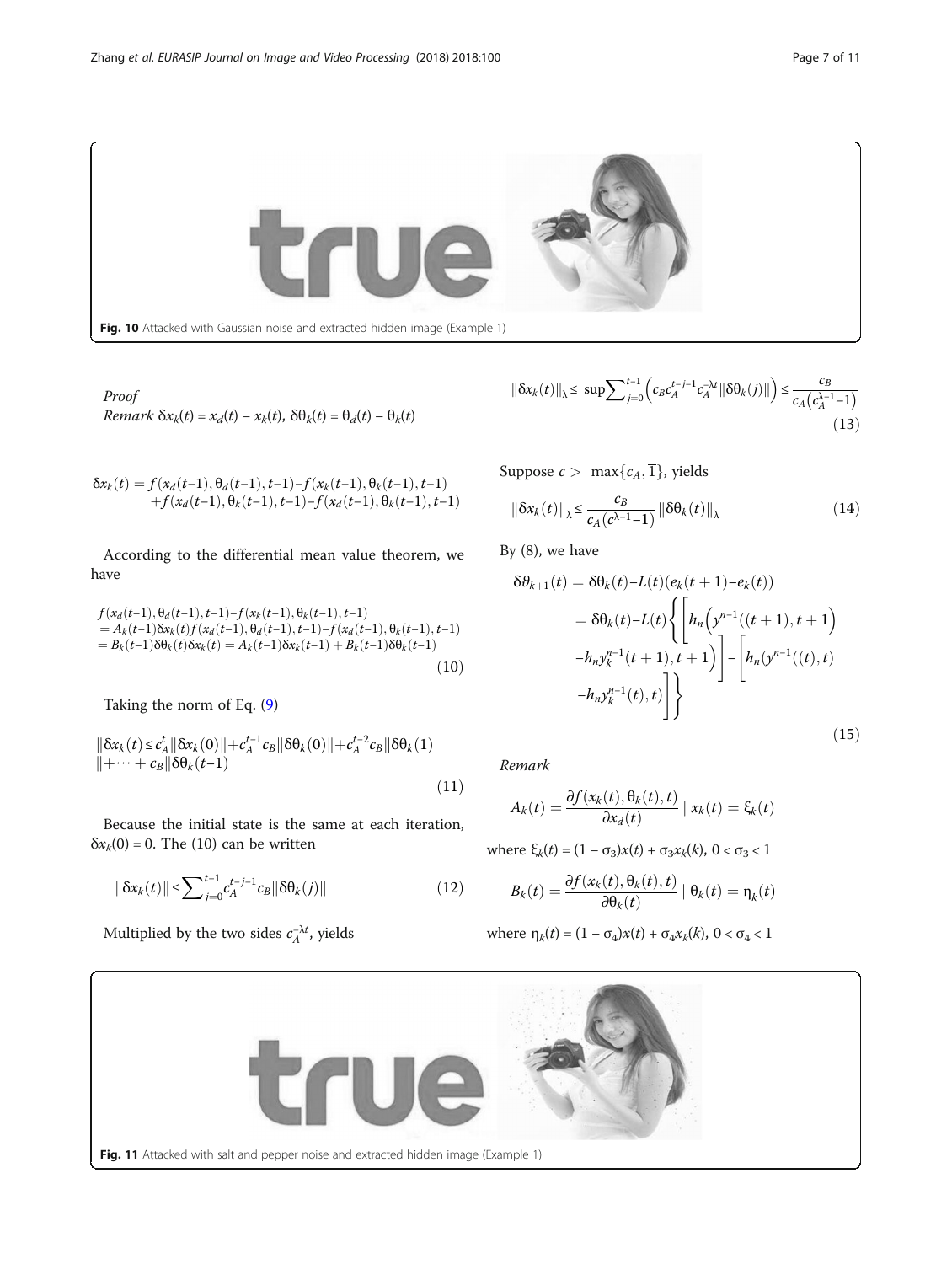<span id="page-7-0"></span>
$$
D_{kn}(t) = \frac{\partial h_n(y,t)}{\partial y} | y = \xi_{kn}(t)
$$
  
where  $\xi_{kn}(t) = (1 - \sigma_n) y^{n-1}(t) + \sigma_n y^{n-1}(t), 0 < \sigma_n < 1$   

$$
h_n(y^{n-1}((t+1), t+1) - h_n(y^{n-1}_k(t+1), t+1))
$$

$$
= D_{kn}(t+1)(h_{n-1}(y^{n-2}((t+1), t+1) - h_{n-1})
$$

$$
(y^{n-2}_k(t+1), t+1))
$$
(16)

$$
h_n(y^{n-1}(t),t) - h_n(y_k^{n-1}(t),t)
$$
  
=  $D_{kn}(t)(h_{n-1}(y^{n-2}((t+1),t+1)-h_{n-1}))$   

$$
(y_k^{n-2}(t),t))
$$
 (17)

$$
\delta \theta_{k+1}(t) = \delta \theta_k(t) - L(t) [\prod_{i=2}^n D_{ki}(t+1)C_k(t+1)B_k(t)]
$$
  

$$
(f(x_d(t), \theta_d(t), t) - f(x_k(t), \theta_k(t), t) - \prod_{i=2}^n D_{ki}(t)C_k(t)
$$
  

$$
\delta x_k(t)]
$$

 $(18)$ 

By definition of  $A_k(t)$  and  $B_k(t)$ , (18) can be written

$$
\delta \theta_{k+1}(t) = \left[1 - L(t) \prod_{i=1}^{n} D_{ki}(t+1) C_k(t+1) B_k(t) \right] \delta \theta_k(t) - L(t)
$$

$$
\left[ \prod_{i=1}^{n} D_{ki}(t) C_k(t) - \prod_{i=1}^{n} D_{ki}(t+1) C_k(t+1) A_k(t) \right] \delta x_k(t)
$$
(19)

From Eq. ([7\)](#page-5-0), we have

$$
\delta \theta_{k+1}(t) = \rho \delta \theta_k(t) + L \left[ \prod_{i=1}^n D_{ki}(t) C_k(t) - \prod_{i=1}^n D_{ki}(t+1) \right]
$$

$$
C_k(t+1) A_k(t) \left] \delta x_k(t)
$$
(20)

Remark

$$
M_k(t) = L \left[ \prod_{i=1}^n D_{ki}(t) C_k(t) - \prod_{i=1}^n D_{ki}(t+1) C_k(t+1) A_k(t) \right]
$$
  
So (19) can be written

$$
\delta \theta_{k+1}(\mathbf{t}) = \rho \delta \theta_k(t) + M_k(t) \delta x_k(t)
$$
\n(21)

Suppose  $M_k(t) \leq M$ , we take  $\lambda$  norm of (21).

$$
\left\|\delta\overline{\theta}_{k+1}(t)\right\|_{\lambda} \leq \rho \|\delta\theta_k(t)\|_{\lambda} + M\|\delta x_k(t)\|_{\lambda}
$$
 (22)

Introducing (14) into (22), yields

$$
\left\| \delta \overline{\theta}_{k+1}(t) \right\|_{\lambda} \leq \rho \left\| \delta \theta_k(t) \right\|_{\lambda} + \frac{Mc_B}{c_A(c^{\lambda-1}-1)} \left\| \delta \theta_k(t) \right\|_{\lambda}
$$
\n(23)

If there exist enough  $\lambda$ , then  $\lim_{k\to\infty} \left\|\delta\theta_k(t)\right\|_{\lambda}=0$ 

Table 1 Adding the Gaussian noise attack with Example 1

| Gaussian noise | $VGN = 0.001$ | $VGN = 0.01$ | $VGN = 0.02$ |
|----------------|---------------|--------------|--------------|
| NC.            | 0.9935        | 09781        | 0.9680       |
| <b>PSNR</b>    | 25.673        | 24.823       | 22.081       |

The steps of using an iterative learning method to reproduce the hidden images are as follows:

- 1. We find the superimposed mixed image  $y(t)$ , and the initial estimate  $θ$ O(*t*) with the given arbitrary image sequence of multiple carrier wi(t)  $(i = 1,2,...,n)$ , where  $t \in \{1, 2, \dots, N\}.$
- 2. Set initial state  $x_k(0) = x^0$ , substituting  $\theta k(t)$  into the iterative learning control system, and obtain  $Sk(t)$ by solving.
- 3. Calculate the output error ek(t).
- 4. Using the iterative learning law to calculate  $\theta k + 1(t)$ .
- 5. The given error  $J_k = \sup_{t \in \{0,1,2,\cdots,N\}} \|\delta \theta_k(t)\|$ , if  $ek(t)$  < Jk, then the system will stop iteration; otherwise, set  $k = k + 1$ , go to step 2).

The image information is hidden in time-varying parameter  $\theta k(t)$  obtained by the iterative learning method. A set of image sequences is known, and then the hidden images are restored according to the pixel ratio of the image.

# 5 Results and discussions

For mixed images and restored hidden images, we can use the peak signal-to-noise ratio PSNR and normalized cross-correlation coefficient NC to measure the objective fidelity of the image. The peak signal-to-noise ratio of the original carrier image F and image S containing hidden information is measured.

PSNR is:

$$
PSNR = 101g \left( \frac{M \times N \times 255^2}{\sum_{i=1}^{M} \sum_{j=1}^{N} (F(i, j) - S(i, j))^{2}} \right)
$$
(24)

The peak signal-to-noise ratio PSNR is used as a measure of the objective fidelity of the image. The larger the value, the higher the fidelity of the image mixture.

Normalized cross correlation (NC) measures the degree of similarity between the extracted image and the original image. It is defined as:

Table 2 Adding the salt and pepper noise attack with Example 1

| Salt and pepper noise | $INSP = 0.001$ | $INSP = 0.01$ | $INSP = 0.02$ |
|-----------------------|----------------|---------------|---------------|
| -NC                   | 0.9932         | 0.9721        | 0.9603        |
| <b>PSNR</b>           | 26.543         | 25829         | 22321         |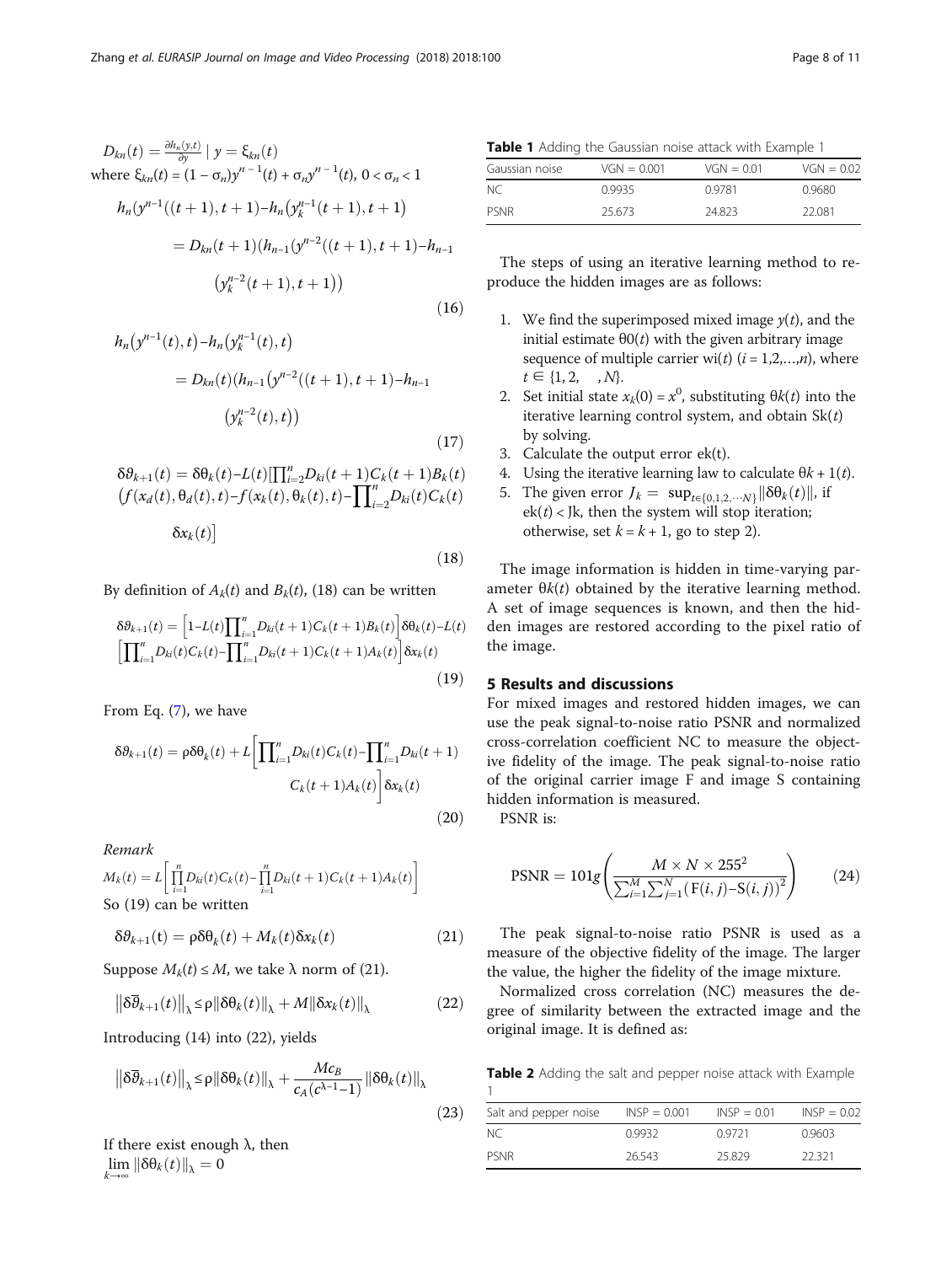<span id="page-8-0"></span>

$$
NC = \frac{\sum_{i=1}^{M \times M} x(t) \times \hat{x}(t)}{\sum_{i=1}^{M \times M} x(t)^2}
$$
(25)

where  $x(t)$  and  $\hat{x}(t)$  denote pixel value sequence of the original image and pixel value sequence of extracted image.

In this experiment, we use Camera (256\*256) and Lena (256\*256) as the two carrier images, and the binary image "true" (32\*32) as the image to be hidden.

The state of the digital image embedding system is as follows:

$$
\begin{cases}\nx(t+1) = (\lambda + \theta(t))x(t)(1-x(t)) \\
y_1(t) = \alpha_1 w_1(t) + (1-\alpha_1)x(t) \\
y_2(t) = \alpha_2 w_2(t) + (1-\alpha_2)y_1(t) \\
y(t) = y_2(t)\n\end{cases}
$$

 $y(t) = y_2(t)$ <br>Example 1. In the experiment, the hidden image "true" is first embedded in the carrier image Lena. Then, the mixed image is embedded into the carrier image Camera again, and finally we obtain the mixture images. Taking  $\lambda = 3.568$ , the initial  $x_k(0) = 0.5$ . Original image  $\theta(t)$  is binary image, the carrier image  $w_1(t)$  and  $w_2(t)$  are two pixel points of the same gray image, and the images obtained after two times of superposition and mixing are  $y(t)$ .

Taking  $\lambda$  = 3.568,  $\alpha_1$  = 0.52, according to the chaotic se-quence generated by the Eq. [\(5](#page-4-0)),  $\{\alpha_i\}$ , we choose the required experimental parameter sequence  $\{\alpha_1,\alpha_2\}$ , the given learning gain is:

$$
L_k(t) = \frac{1}{(\beta_1 \beta_2) x_k(t)(1 - x_k(t))}
$$
  
where  $\beta_i = 1 - \alpha_i$ ,  $i = 1, 2$ 

Figure [2](#page-2-0) is the hidden image "true" used during the experiment, and Fig. [3](#page-2-0) is the carrier image Camera and Lena. Firstly, the hidden image "true" needs to be embedded in the first carrier image Lena, and then the resulting mixed image is further embedded into the second carrier image Camera. Figure [4](#page-3-0) is the final mixed image Camera and extracted hidden image using an iterative learning method. Experimental results show that this method can completely recover hidden images.

To verify the performance of the algorithm, we define the index function as

$$
J_k = \sup_{t \in \{1, 2, \cdots, N\}} |\delta \theta_k(t)|
$$

We reconstruct the error convergence process of hidden image "true" by iterative learning algorithm. From Fig. [5](#page-3-0), it can be seen that when the iterative times reach to 3000, the identified image and original image error has reached 10<sup>−</sup>12. The experimental results show that the method effectively reconstructs the finite length information.

Example 2. In the experiment 2, the "wrong" is hidden image. Cherry and Lena are carrier images, then we take the hidden image embeds into the carrier images and obtain the mixture images finally. Taking  $\lambda =$ 4.256, the initial  $x_k(0) = 0$ . The rest of the conditions are the same as the Example 1.

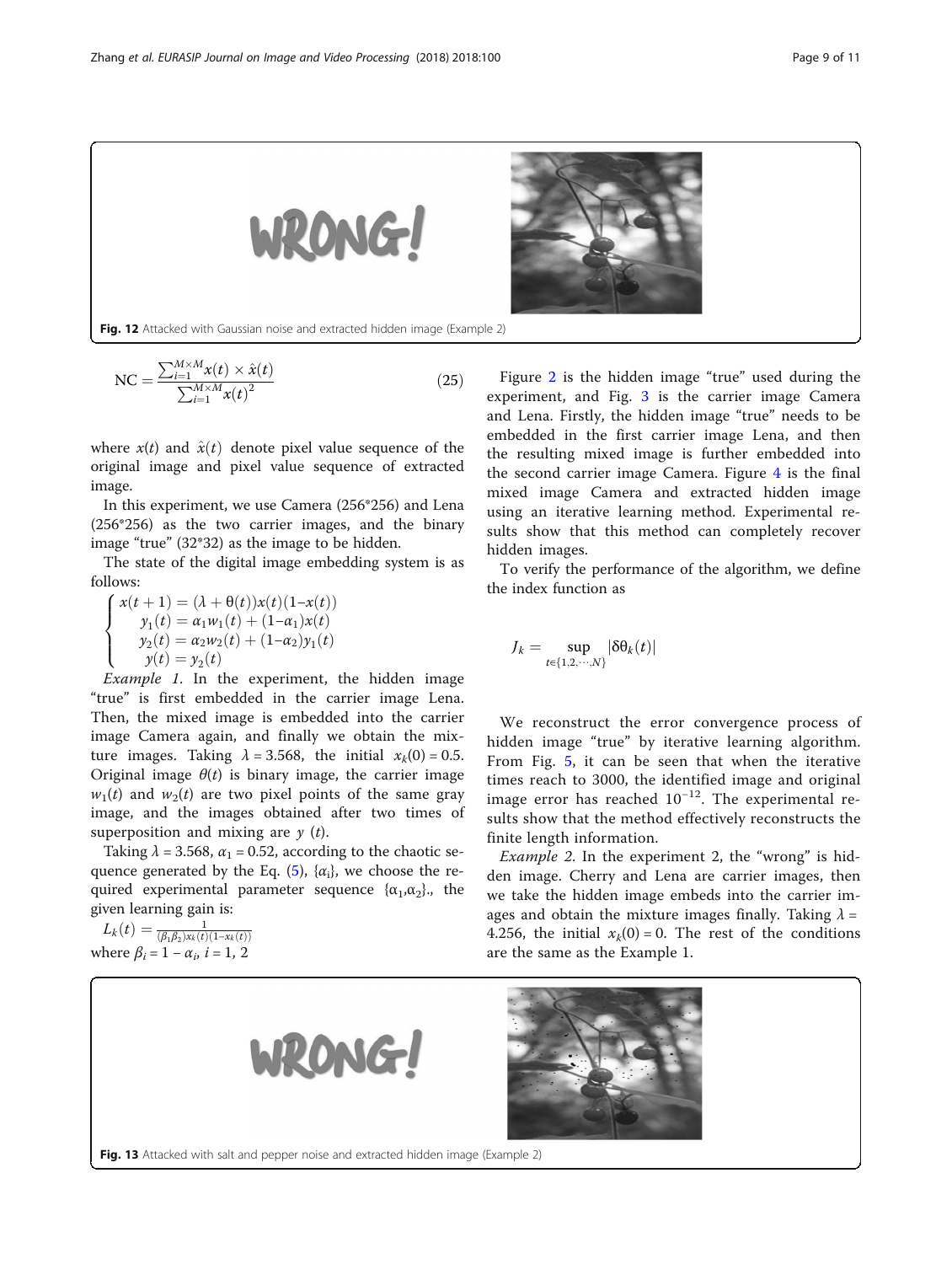| Table 3 Adding the Gaussian noise attack with Example 2 |  |  |  |  |
|---------------------------------------------------------|--|--|--|--|
|---------------------------------------------------------|--|--|--|--|

| Gaussian noise | $VGN = 0.001$ | $VGN = 0.01$ | $VGN = 0.02$ |
|----------------|---------------|--------------|--------------|
| NC.            | 0.9892        | 0.9821       | 0.9790       |
| PSNR           | 25.351        | 24 723       | 22109        |

By the chaotic sequence produced by Eq. [\(5](#page-4-0)),  $\{\alpha_i\}$ , the required experimental parameter sequences that we choose are  $\{\alpha_1,\alpha_2\}$  and the given learning gain is:

 $L_k(t) = \frac{1}{(\beta_1 \beta_2) x_k(t) (1 - x_k(t))}$ 

where  $\beta_i = 1 - \alpha_i$ ,  $i = 1, 2$ 

Figure [6](#page-4-0) is the hidden image "wrong" used during the experiment, and Cherry and Lena are the carrier images in Fig. [7.](#page-4-0) Firstly, we embed the "wrong" image into the Cherry and obtain a mixed image. Secondly, we embed the mixed image into the Lena image. Figure  $8$  is the final mixed image Cherry and extracting hidden image by the iterative learning way. Experimental results illustrate that the way that we use can completely reconstruct the hidden image.

We use the same index function as experiment 1:

$$
J_k = \sup_{t \in \{1, 2, \cdots, N\}} |\delta \theta_k(t)|
$$

We use the same algorithm to reconstruct the convergence process of hidden image "wrong." We know the iterative error has reached 10–14 with the iterative times reach to 3000 from Fig. [9.](#page-5-0) The simulation shows the algorithm can effectively reconstruct the finite length information.

The anti-attack results of the test algorithm are as follows:

1. Anti-attack test adding Gauss noise and salt and pepper noise

Adding Gauss noise and salt and pepper noise to the mixed image, the Gauss noise variance VGN is 0.001, 0.01, and 0.02, respectively. Noise intensity of salt and pepper (INSP) is 0.001, 0.01, and 0.02.

Figures [10](#page-6-0) and [11](#page-6-0) show the mixed image and the extracted image after the attack. The similarity NC between the original image and the extracted image after the attack are shown in Table [1](#page-7-0). The peak signal-tonoise ratio PSNR of the original mixed image and the mixed image after the attack is shown in Table [2](#page-7-0).

Table 4 Adding the salt and pepper noise attack with Example  $\overline{2}$ 

| Salt and pepper noise | $INSP = 0.001$ | $INSP = 0.01$ | $INSP = 0.02$ |
|-----------------------|----------------|---------------|---------------|
| NC.                   | 09895          | 0.9801        | 0.9721        |
| PSNR                  | 25 9 21        | 24823         | 23321         |

# 2. Anti-attack test with compressed

The JPEG image compression method is a compression attack for the mixed image. The smaller the compression factor Q, the higher the compression, that is, the greater the pixel loss. In Experiment 1 and Experiment 2, we separately select different compression factors Q to extract the hidden images respectively. When  $Q = 10$ , the compression ratio is already very large. From Figs.  $10$ ,  $11$ ,  $12$ , and  $13$ , it can be seen that the "true" image proposed by the iterative learning identification method still has a high correlation NC (0.78) and better PSNR. It shows that the algorithm has better robustness for JPEG compression attack. The robustness of algorithms for JPEG compression attack are shown in (Tables 3 and 4).

### 6 Conclusions

In this paper, we proposed the image extraction problem by using iterative learning algorithm. This method is to embed the hidden image into several different carrier images. Finally, the iterative learning is used to fully track the parameters of the image information, and the hidden image is reproduced. The parameters of the iterative learning law are updated with the change of time, which shows that the algorithm has better selfadaptability. Both experimental results show that when the mixed image with hidden information is attacked, the iterative learning recognition method can still recover the hidden image, and the ordinary reversible image solving method cannot restore the hidden image. The experimental data also proves the anti-attack of the algorithm.

#### **Abbreviations**

INSP: Noise intensity of salt and pepper; NC: Normalized cross correlation; PSNR: Peak signal to noise ratio; VGN: Gauss noise variance

#### Acknowledgements

The authors thank the editor and anonymous reviewers for their helpful comments and valuable suggestions.

#### Funding

The work was supported by the Hechi University Foundation (XJ2016ZD004), Hechi University Youth Teacher Foundation (XJ2017QN08), the Projection of Environment Master Foundation (2017HJA001, 2017HJB001), the important project of the New Century Teaching Reform Project in Guangxi (2010JGZ033), and Guangxi Youth teacher Foundation (2018KY0495).

#### Availability of data and materials

We can provide the data.

#### Authors' contributions

All authors contributed equally and significantly in writing this article. All authors read and approved the final manuscript. Yinghui Li is the corresponding author.

#### Authors' information

Yingjun Zhang was born in Xinjiang in 1984. He received the M.S. degree in control theory and control engineering from Guangxi Technology University in 2011. He is pursuing the Ph.D. in Air Force Engineering University. His research interests are in fault diagnosis control and iterative learning control.